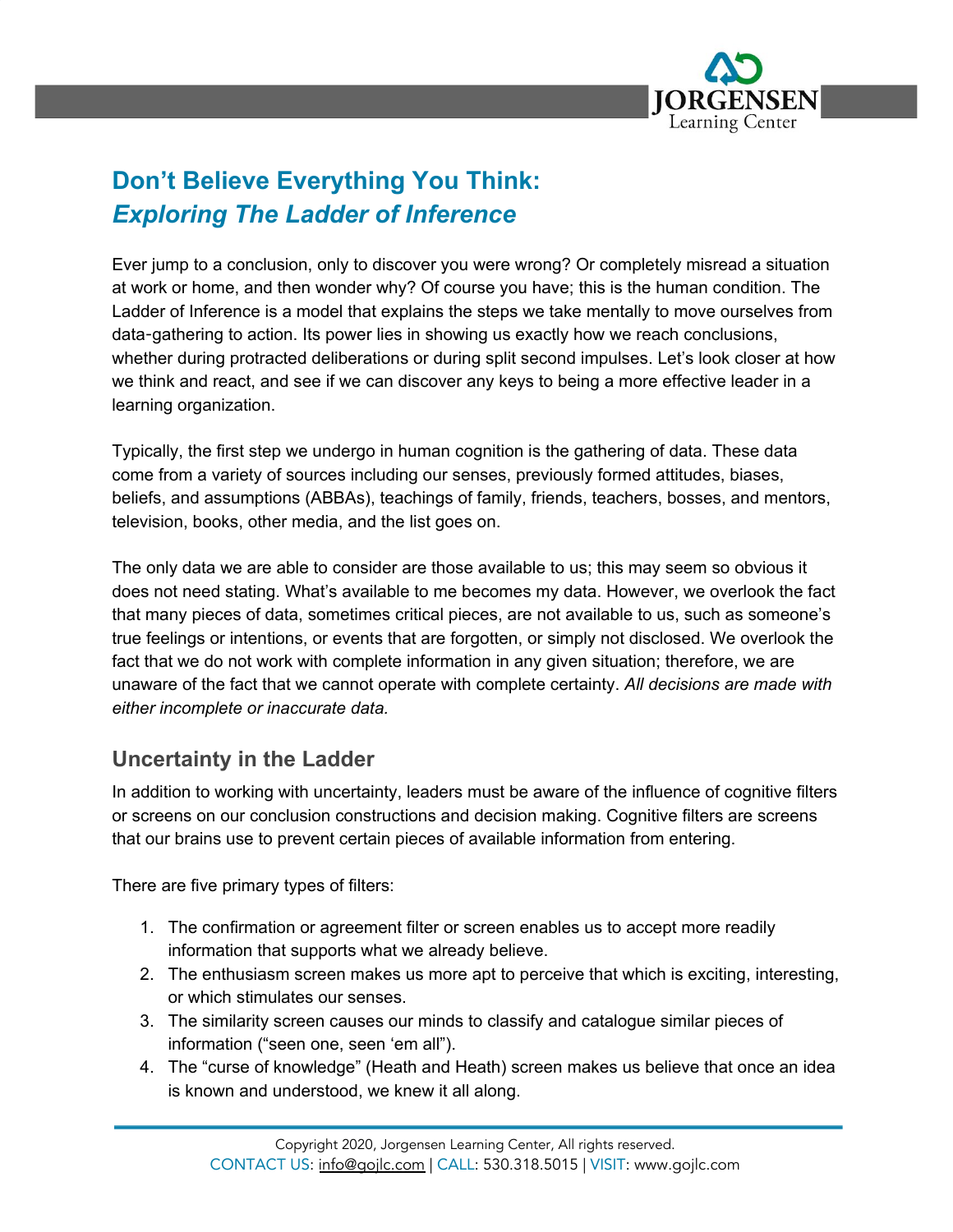

5. And, finally, information is more easily accepted from certain sources, depending upon our previous experiences and ensuing attitudes, beliefs, biases, and assumptions or Mental Models (e.g.: there are lies, damn lies and statistics (S. Clemens)).

Cognitive filters force us to avoid, suppress, or accept certain elements of data. These filters are a protection mechanism used by the brain, keeping us from thoughts that might be disturbing, disagreeable, harmful, or threatening. They cause us to perceive situations in the way that is most consistent with our personal beliefs, biases, attitudes, or assumptions and they cause us to project onto others beliefs we cannot accept in ourselves. Cognitive filters are a form of psychological self-preservation; they serve to shield our concept of self.

# **Stepping up the Ladder**



As we ascend the ladder, when available data makes it through our filters and becomes our data, they are then used to form our perceptions—our estimation of what has occurred. At the next rung, we interpret these perceptions based on concepts we already hold in our minds: our attitudes towards the event itself or those involved, our beliefs, our moral code, actions taken in similar situations and their results, and so forth. Based on this reasoning, we move to the third rung and draw a conclusion about what must be done. Then we act (and note that "act" means not only to take a specific physical action, but it could also mean to make a decision, form an opinion, or choose to believe a certain way).

It is essential for leaders to realize that their inferences and decisions are not set in stone; once made, they can be changed. Putting this concept into practice is difficult for many leaders; however, because they feel that changing their minds or rescinding decisions makes them appear weak or indecisive. But we should remember to leave room for balance. Our journey up the ladder is but half done and at this point is termed "advocacy"—by which we mean our ability to articulate the data, assumptions, and conclusions embedded in our opinions and invite others to refine our thinking. Inquiry enables our ability to use questions to draw out another's data, assumptions, and conclusions without providing a defensive reaction. When we balance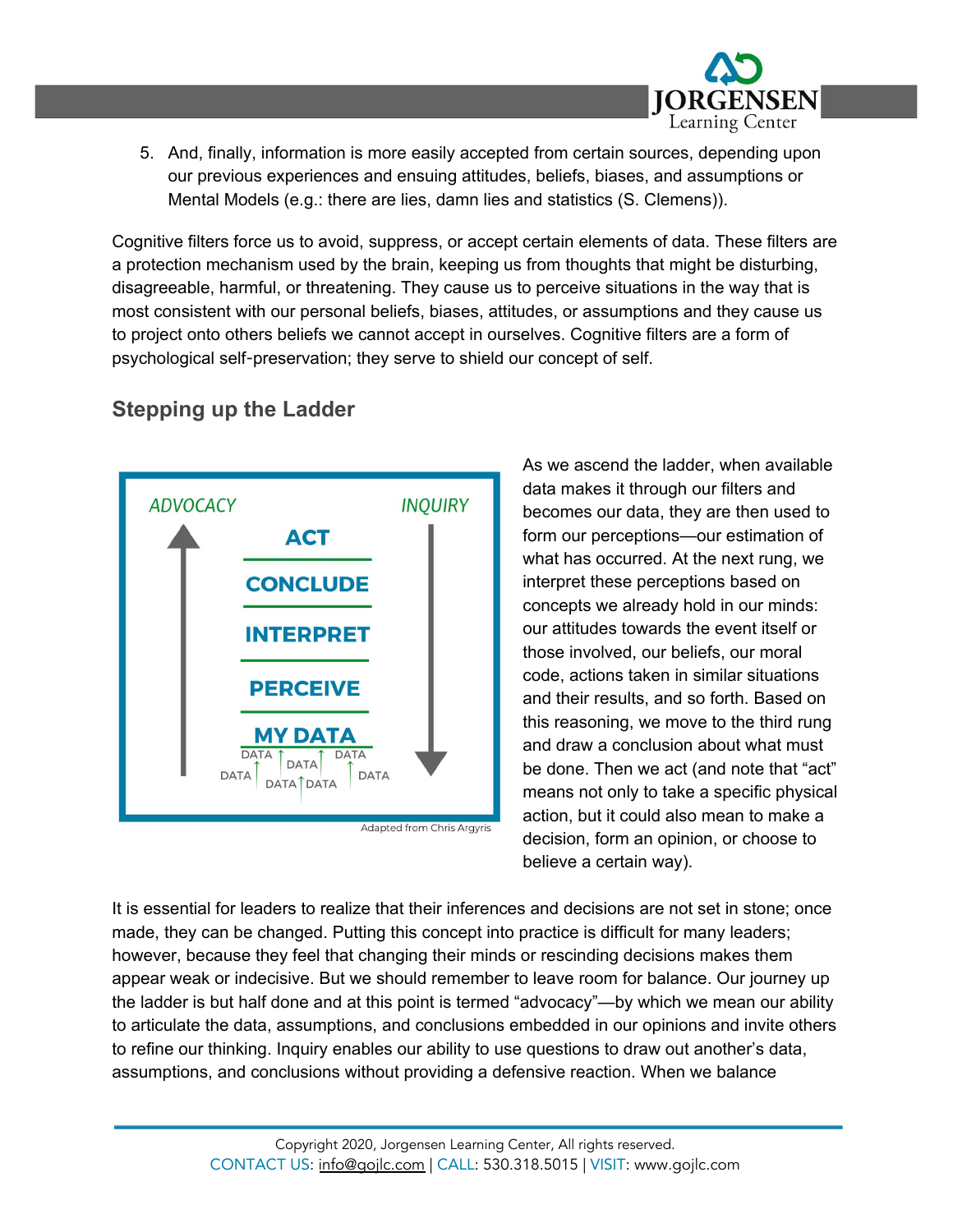

advocacy and inquiry as leaders, we now open up our thoughts to other possibilities to make more informed decisions. We now begin to value the collective opinions and thoughts of others.

## **What are the implications of the Ladder During Conversations?**

When facilitating a meeting it is important to remember and to remind the participants that our thinking is automatic and a habit. Many times we can jump to the top of the Ladder of Inference without even realizing it and begin advocating our position, limiting our ability to see other people's perspectives. The Ladder of Inference reminds us of the following:

- We tacitly register some data and ignore other data.
- We don't realize we are making interpretations (moving up the ladder).
- Our conclusions feel obvious, so we see no need to test our views.
- We see data that confirms our perspective and miss data that does not.

### **How to Use The Ladder**

The Ladder of Inference helps you draw better conclusions, or challenge other people's conclusions based on true facts and reality. It can be used to help you analyze hard data, such as a set of sales figures, or to test assertions, such as "the project will go live in April". Remember: people can be very critical of themselves, and can be especially worried about how they appear to senior leaders. As you take a longer view and carefully examine beliefs and core values in the interest of creating alignment for a learning organization, remain respectful and focused on how to grow stronger. As the leader, be willing to ask the hard questions, hold space for difference and be open to change, while continuously developing a dangerously safe space for those you lead.

#### *Tip 1: Slow Down and Question Your Own Thinking*

At each stage, ask yourself WHAT you are thinking and WHY. As you analyze each step, you may need to adjust your reasoning. For example, you may need to change some assumptions or extend the field of data you have selected:

- Why have I chosen this course of action? Are there other actions I should have considered?
- What belief led to that action? Was it well-founded?
- Why did I draw that conclusion? Is the conclusion sound?
- What am I assuming and why? Are my assumptions valid?
- What data have I chosen to use and why? Have I selected data rigorously?
- Are there other facts I should consider?